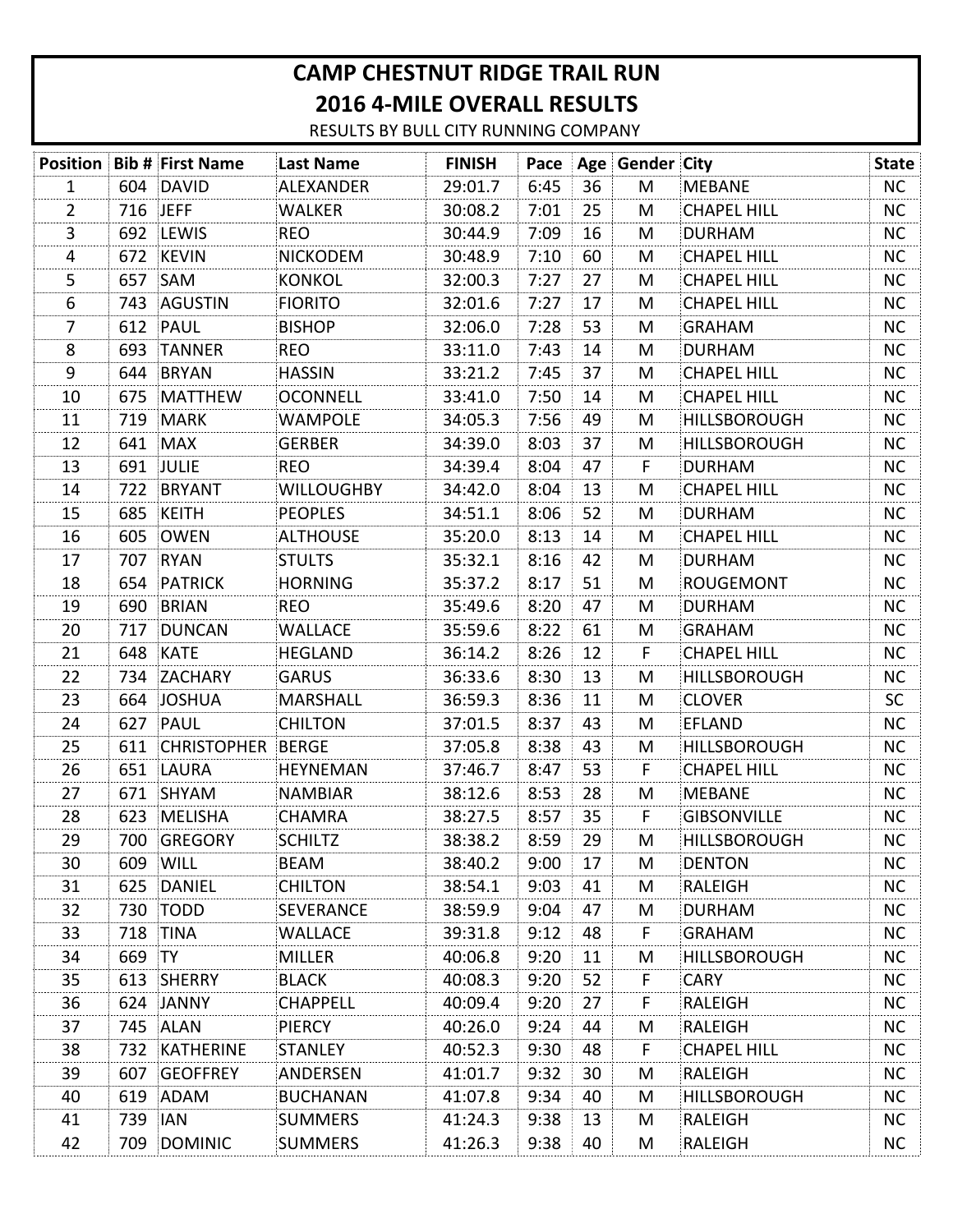|    |         | <b>Position Bib # First Name</b> | Last Name         | <b>FINISH</b> |       |    | Pace   Age   Gender   City |                     | <b>State</b> |
|----|---------|----------------------------------|-------------------|---------------|-------|----|----------------------------|---------------------|--------------|
| 43 |         | 614 JULIA                        | <b>BOES</b>       | 41:29.2       | 9:39  | 13 | F                          | GREENSBORO          | NC           |
| 44 | 670     | ANDREA                           | <b>MOON</b>       | 41:42.7       | 9:42  | 37 | F                          | <b>CARY</b>         | <b>NC</b>    |
| 45 | 661     | <b>ISABEL</b>                    | LEA               | 41:52.1       | 9:44  | 49 | F                          | <b>CEDAR GROVE</b>  | <b>NC</b>    |
| 46 | 746     | <b>MELISSA</b>                   | PIERCY            | 42:04.4       | 9:47  | 47 | F                          | RALEIGH             | <b>NC</b>    |
| 47 |         | 744 JOHN                         | <b>SLIVKA</b>     | 42:24.8       | 9:52  | 58 | M                          | <b>DANVILLE</b>     | VA           |
| 48 | 656     | SARAH                            | <b>KEHL</b>       | 42:41.4       | 9:56  | 34 | F                          | <b>BURLINGTON</b>   | <b>NC</b>    |
| 49 | 738     | SOPHIA                           | <b>DECKER</b>     | 43:03.0       | 10:01 | 52 | F                          | <b>NATHALIA</b>     | VA           |
| 50 | 699     | ALISHA                           | <b>SCHILTZ</b>    | 43:12.5       | 10:03 | 34 | F                          | <b>HILLSBOROUGH</b> | <b>NC</b>    |
| 51 | 622 ROB |                                  | <b>CARDONE</b>    | 43:14.8       | 10:03 | 45 | M                          | <b>HILLSBOROUGH</b> | <b>NC</b>    |
| 52 | 702     | AMANDA                           | SHURGIN           | 43:33.6       | 10:08 | 41 | F                          | <b>DURHAM</b>       | NC.          |
| 53 | 735     | CAROL                            | <b>GOEHRING</b>   | 43:35.6       | 10:08 | 63 | F                          | <b>DURHAM</b>       | <b>NC</b>    |
| 54 | 617     | DAVID                            | <b>BROOKS</b>     | 44:27.4       | 10:20 | 48 | M                          | <b>HURDLE MILLS</b> | <b>NC</b>    |
| 55 |         | 713 ERIC                         | <b>THOLE</b>      | 44:31.7       | 10:21 | 12 | M                          | <b>MEBANE</b>       | NC.          |
| 56 | 736     | <b>JOSH</b>                      | <b>HINSON</b>     | 44:44.0       | 10:24 | 44 | M                          | <b>CHAPEL HILL</b>  | <b>NC</b>    |
| 57 | 728     | DAN                              | <b>ALTHOUSE</b>   | 44:48.4       | 10:25 | 49 | M                          | <b>CHAPEL HILL</b>  | <b>NC</b>    |
| 58 | 621     | <b>NICHOLAS</b>                  | <b>CARDONE</b>    | 45:02.0       | 10:28 | 11 | M                          | <b>HILLSBOROUGH</b> | NC.          |
| 59 |         | 715 TOREY                        | <b>WAHLSTROM</b>  | 45:04.8       | 10:29 | 48 | F                          | <b>CHAPEL HILL</b>  | <b>NC</b>    |
| 60 | 705     | LAINE                            | STEWART           | 45:14.7       | 10:31 | 43 | F                          | <b>EFLAND</b>       | NC.          |
| 61 |         | 666 JEAN                         | MCDONALD          | 45:15.7       | 10:32 | 55 | F                          | <b>CHAPEL HILL</b>  | <b>NC</b>    |
| 62 | 628     | <b>TERESA</b>                    | <b>CHILTON</b>    | 45:31.7       | 10:35 | 41 | F                          | <b>EFLAND</b>       | <b>NC</b>    |
| 63 |         | 714 ERIK                         | <b>WAHLSTROM</b>  | 45:35.1       | 10:36 | 47 | M                          | <b>CHAPEL HILL</b>  | NC.          |
| 64 | 647     | <b>GRACE</b>                     | HEGLAND           | 45:50.0       | 10:40 | 14 | F                          | <b>CHAPEL HILL</b>  | <b>NC</b>    |
| 65 | 688     | TINA                             | PORTER            | 46:34.2       | 10:50 | 42 | F                          | <b>DURHAM</b>       | <b>NC</b>    |
| 66 | 681     | PAIGE                            | PARKER            | 47:03.1       | 10:57 | 9  | F                          | <b>EFLAND</b>       | NC.          |
| 67 | 740     | RICHARD                          | SCHAUB            | 47:04.0       | 10:57 | 41 | M                          | <b>MEBANE</b>       | NC.          |
| 68 | 632     | CAROLYNN                         | <b>DERRICK</b>    | 47:43.9       | 11:06 | 51 | F                          | <b>APEX</b>         | NC.          |
| 69 | 708     | <b>CHRISTY</b>                   | <b>SUMMERS</b>    | 47:43.9       | 11:06 | 40 | F                          | RALEIGH             | <b>NC</b>    |
| 70 | 720     | <b>LYNDA</b>                     | WILEMAN           | 48:03.5       | 11:11 | 47 | F                          | <b>HILLSBOROUGH</b> | <b>NC</b>    |
| 71 |         | 640 JAMIE                        | <b>GARTMAN</b>    | 48:08.5       | 11:12 | 62 | M                          | <b>GRAHAM</b>       | NC           |
| 72 | 659     | BROOKLYN                         | LADD              | 48:48.1       | 11:21 | 33 | F.                         | RALEIGH             | <b>NC</b>    |
| 73 | 633     | ARLEEN                           | EPPINGER          | 48:54.8       | 11:23 | 54 | F                          | HILLSBOROUGH        | <b>NC</b>    |
| 74 | 655     | LINDI                            | <b>INGOLD</b>     | 49:13.9       | 11:27 | 52 | F                          | <b>HILLSBOROUGH</b> | NC.          |
| 75 | 658     | CANDACE                          | LACY              | 49:25.9       | 11:30 | 39 | F                          | RALEIGH             | <b>NC</b>    |
| 76 | 610     | AMY                              | <b>BECKETT</b>    | 49:53.2       | 11:36 | 29 | F.                         | <b>DURHAM</b>       | <b>NC</b>    |
| 77 | 711     | TERRI                            | TARRANT           | 50:06.7       | 11:39 | 45 | F                          | <b>CHAPEL HILL</b>  | <b>NC</b>    |
| 78 | 642     | LORI                             | <b>GREENE</b>     | 51:38.0       | 12:00 | 38 | F                          | <b>EFLAND</b>       | <b>NC</b>    |
| 79 | 626     | KAREN                            | <b>CHILTON</b>    | 51:44.4       | 12:02 | 41 | F                          | RALEIGH             | NC.          |
| 80 | 723     | CLAIRE                           | <b>WILLOUGHBY</b> | 51:50.3       | 12:03 | 11 | F                          | <b>CHAPEL HILL</b>  | <b>NC</b>    |
| 81 | 747     | <b>MIKE</b>                      | O'CONNELL         | 51:51.7       | 12:04 | 45 | M                          | <b>DURHAM</b>       | <b>NC</b>    |
| 82 | 721     | <b>TOM</b>                       | <b>WILEMAN</b>    | 51:56.1       | 12:05 | 13 | M                          | <b>HILLSBOROUGH</b> | NC.          |
| 83 | 703     | TOMMY                            | <b>SIKES</b>      | 52:09.0       | 12:08 | 45 | M                          | HILLSBOROUGH        | <b>NC</b>    |
| 84 | 668     | ELLIE                            | MILLER            | 52:18.8       | 12:10 | 9  | F                          | <b>HILLSBOROUGH</b> | NC.          |
| 85 | 706     | SANDRA                           | STRAW             | 52:27.3       | 12:12 | 36 | F                          | <b>MEBANE</b>       | NC.          |
| 86 | 689     | BRENDA                           | <b>RATLIFF</b>    | 52:50.5       | 12:17 | 51 | F                          | <b>HILLSBOROUGH</b> | <b>NC</b>    |
| 87 | 704     | TEEPA                            | SNOW              | 53:19.8       | 12:24 | 62 | F                          | <b>EFLAND</b>       | NC           |
| 88 |         | 748 ABBY                         | OBANDO            | 53:20.1       | 12:24 | 35 | F                          | <b>DURHAM</b>       | NC           |